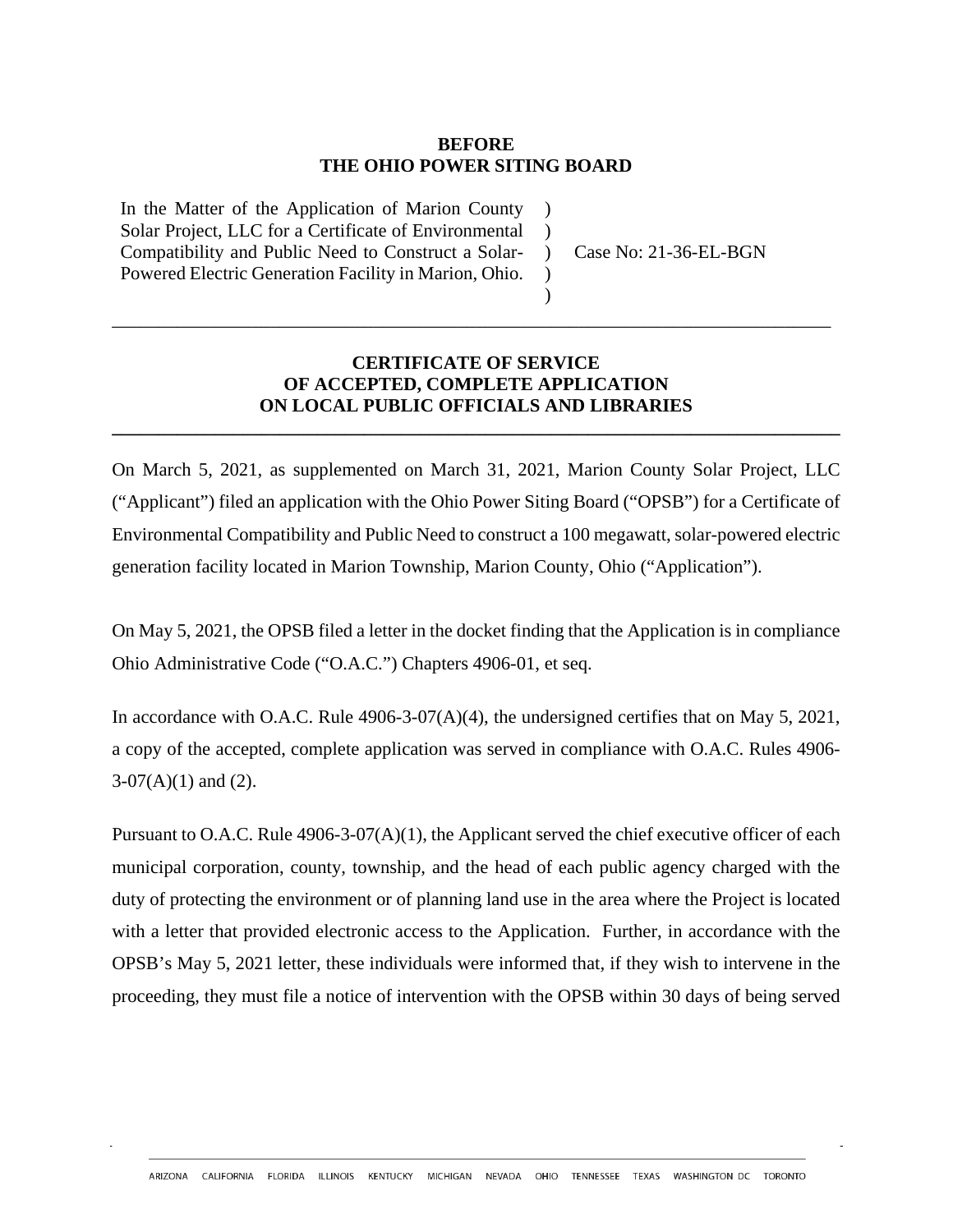a copy of the letter. All individuals served were provided notice that hard copies of the Application will be made available upon request. The officials served were:

| <b>Marion County</b><br>Commissioners<br>222 West Center Street<br>Marion, OH 43302                                                                | <b>Marion County Auditor's</b><br>Office - Attn: Joan Kasotis<br>222 West Center Street<br>Marion, OH 43302        | Marion County Engineer -<br>Attn: Bradley K. Irons<br>222 West Center Street<br>Marion, OH 43302         |
|----------------------------------------------------------------------------------------------------------------------------------------------------|--------------------------------------------------------------------------------------------------------------------|----------------------------------------------------------------------------------------------------------|
| City/County Regional<br><b>Planning Commission Attn:</b><br>Director Evelyn Warr-<br>Cummings<br>222 West Center Street<br><b>Marion, OH 43302</b> | Marion Township Trustees -<br>Attn: Fiscal Officer, Sheila<br>Perin<br>730 Loire Valley<br><b>Marion, OH 43301</b> | Marion Township Trustees -<br>Attn: Lynn A. Thomas<br>510 Eveningside Cirlce<br><b>Marion</b> , OH 43302 |
| <b>Marion Township Trustees -</b><br>Attn: Larry Ballinger<br>1262 Skeawood Drive<br><b>Marion, OH 43302</b>                                       | Marion Township Trustees -<br>Attn: Karen McCleary<br>1145 Yorkshire Drive<br><b>Marion, OH 43302</b>              | <b>Marion Township Fire</b><br>Department<br>744 East Cetter Street<br>Marion, OH 43302                  |
| Marion CanDo (Economic<br>$Development$ ) –<br>Director, Gus Comstock<br>222 West Center Street                                                    |                                                                                                                    |                                                                                                          |

In addition, in compliance with O.A.C. Rule  $4906-3-07(A)(2)$ , notice of the availability of the Application was placed with the main public library of each political subdivision and an electronic copy of the Application was sent to the main public library. Notice to the library provided instructions on how to obtain an electronic or paper copy of the Application, and that the Application is available for inspection at the offices of the Applicant and the OPSB. The library served was: Marion Public Library, 445 East Church Street, Marion, OH 43302.

Marion, OH 43302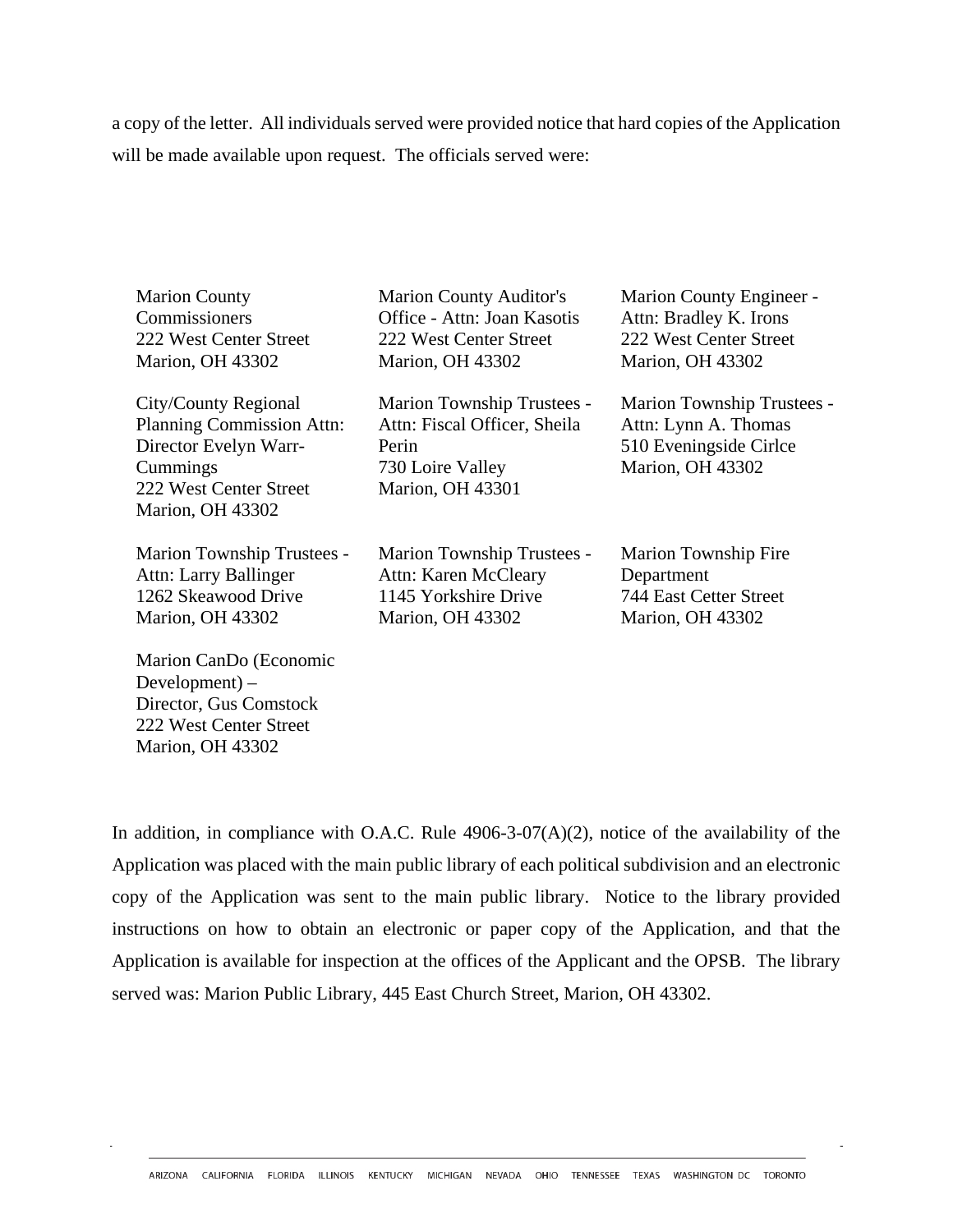The Applicant also maintains electronic access to the Application on its website, along with information on how to request a paper copy of the Application, in accordance with O.A.C. Rule 4906-3-07(B).

Respectfully submitted,

/s/ *Christine M.T. Pirik* Christine M.T. Pirik (0029759) William V. Vorys (0093479) Matthew C. McDonnell (0090164) Dickinson Wright PLLC 150 East Gay Street, Suite 2400 Columbus, Ohio 43215 Phone: (614) 591-5461 Email: cpirik@dickinsonwright.com wvorys@dickinsonwright.com mmcdonnell@dickinson.com

*Attorneys for Marion County Solar Project, LLC*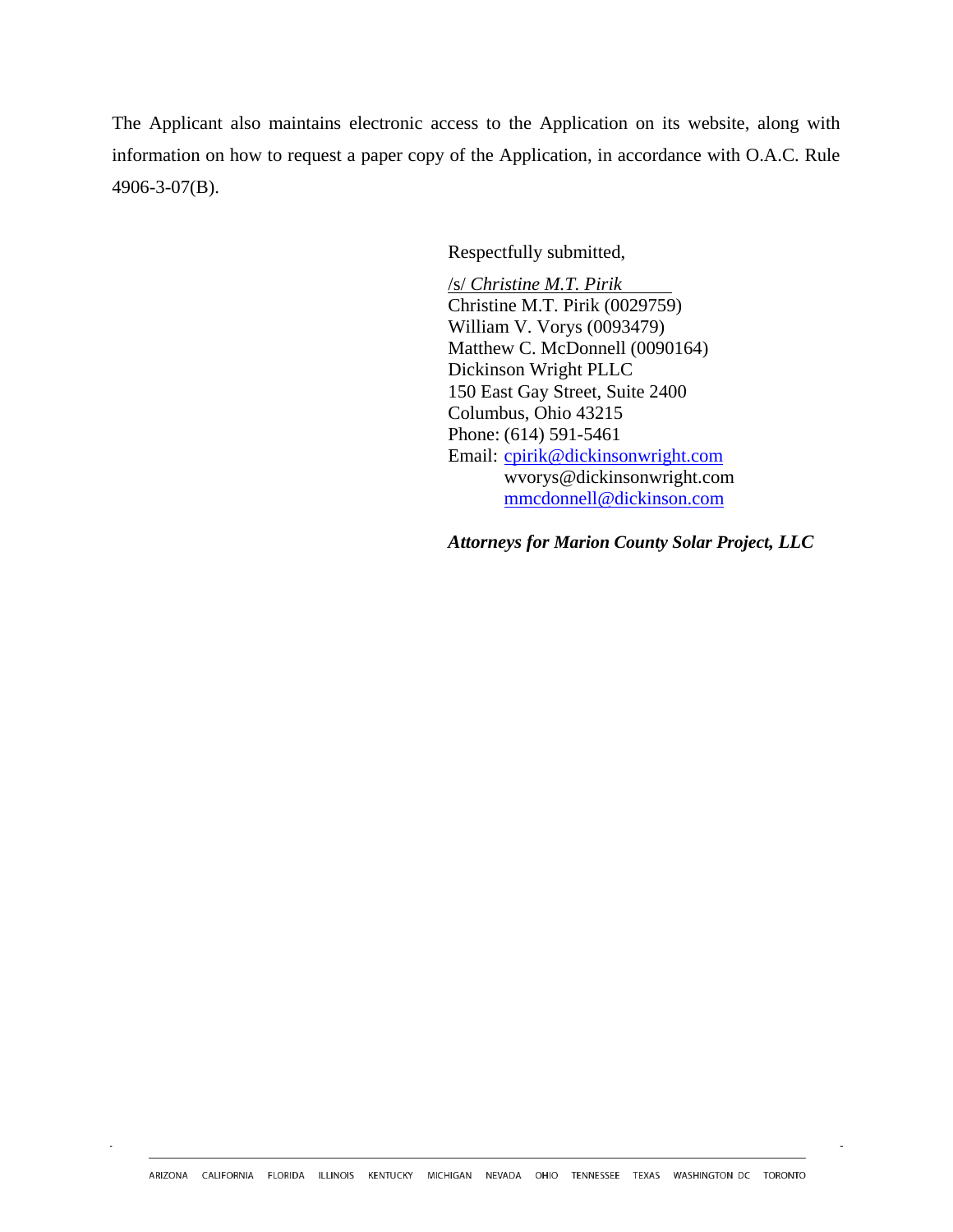## **CERTIFICATE OF SERVICE**

The Ohio Power Siting Board's e-filing system will electronically serve notice of the filing of this document on the parties referenced in the service list of the docket card who have electronically subscribed to this case. In addition, the undersigned certifies that a copy of the foregoing document is also being served upon the persons listed below via electronic mail this  $6<sup>th</sup>$ day of May, 2021.

> */s/ Christine M.T. Pirik* Christine M.T. Pirik (0029759)

Counsel:

thomas.lindgren@ohioattorneygeneral.gov chelsea.fletcher@ohioattorneygeneral.gov

Administrative Law Judge:

daniel.fullin@puco.ohio.gov

4821-5753-0344 v2 [88534-4]